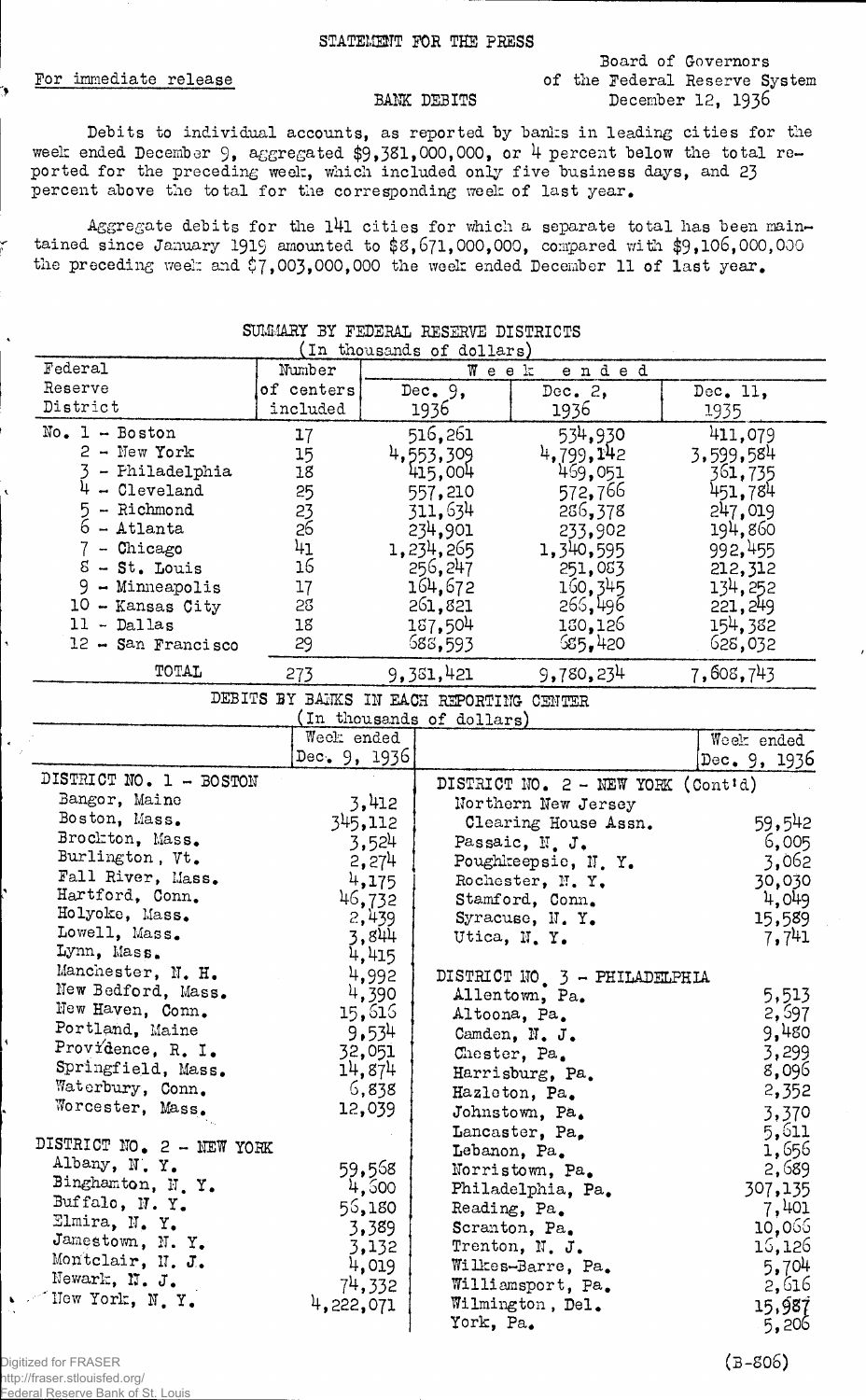| DEBITS BY BANKS IN EACH REPORTING CENTER |  |
|------------------------------------------|--|
|------------------------------------------|--|

| $\ddot{\textbf{v}}$ | numero ne penyo in peny uttonimo orniter | B-806a         |                                              |                 |
|---------------------|------------------------------------------|----------------|----------------------------------------------|-----------------|
|                     | (In thousands of dollars)<br>Week ended  |                |                                              | Week ended      |
|                     |                                          | Dec. 9, 1936   |                                              | Dec. 9, 1936    |
|                     | DISTRICT NO. 4 - CLEVELAND               |                | DISTRICT NO. $6 - ATLAYTA$ (Cont'd)          |                 |
|                     | Akron, Ohio                              | 13,756         | Elberton, Ga.                                | 310             |
|                     | Butler, Pa.                              | 2,250          | Hattiesburg, Miss.                           | 935             |
|                     | Canton, Ohio                             | 8,898          | Jackson, Miss.                               | 6,833           |
|                     | Cincinnati, Ohio                         | 84,013         | Jacksonville, Fla.                           | 16,938          |
|                     | Cleveland, Ohio                          | 127,210        | Knoxville, Tenn.                             | 5,890           |
|                     | Columbus, Ohio                           | 64,440         | Macon, Ga.                                   | 4,198           |
|                     | Dayton, Ohio                             | 14,256         | Meridian, Miss.                              | 2,360           |
|                     | Erie, Pa.<br>Franklin, Pa.               | 6,919          | Miami, Fla.                                  | 8,869           |
|                     | Greensburg, Pa.                          | 1,178          | Mobile, Ala.                                 | 7,481           |
|                     | Hamilton, Ohio                           | 1,385<br>2,710 | Montgomery, Ala.<br>Nashville, Tenn.         | 5,464<br>18,620 |
|                     | Homestead, Pa.                           | 705            | Newnan, Ga.                                  | 559             |
|                     | Lexington, Ky.                           | 4,856          | New Orleans, La.                             | 59,192          |
|                     | Lima, Ohio                               | 3,028          | Pensacola, Fla.                              | 2,161           |
|                     | Lorain, Ohio                             | 1,146          | Savannah, Ga.                                | 7,559           |
|                     | Middletown, Ohio                         | 2,603          | Tampa, Fla.                                  | 6,428           |
|                     | Oil City, Pa.                            | 2,524          | Valdosta, Ga.                                | 901             |
| Κ.                  | Pittsburgh, Pa.                          | 154,052        | Vicksburg, Miss.                             | 2,298           |
|                     | Springfield, Ohio                        | 4,135          |                                              |                 |
|                     | Steubenville, Ohio                       | 2,480          | DISTRICT NO. 7 - CHICAGO                     |                 |
|                     | Toledo, Ohio                             | 31,337         | Adrian, Mich.                                | 922             |
|                     | Warren, Ohio                             | 2,238          | Aurora, Ill.                                 | 2,590           |
|                     | Wheeling, W. Va.<br>Youngstown, Ohio     | 8,270          | Battle Creek, Mich.                          | 3,249           |
|                     | Zanesville, Ohio                         | 10,915         | Bay City, Mich.                              | 2,656           |
|                     |                                          | 1,856          | Bloomington, Ill.                            | 3,056           |
|                     | DISTRICT NO. 5 - RICHMOND                |                | Cedar Rapids, Iowa<br>Champaign-Urbana, Ill. | 5,922<br>3,144  |
|                     | Asheville, N. C.                         | 2,722          | Chicago, Ill.                                | 748,393         |
|                     | Baltimore, Md.                           | 91,559         | Clinton, Iowa                                | 1,671           |
|                     | Charleston, S. C.                        |                | Danville, Ill.                               | 2,132           |
|                     | Charleston, W. Va.                       | 10,963         | Davenport, Iowa                              | 5,223           |
|                     | Charlotte, N.C.                          | 14,162         | Decatur, Ill.                                | 4,639           |
|                     | Columbia, S. C.                          | 7,975          | Des Moines, Iowa                             | 23,189          |
|                     | Cumberland, Md.                          | 1,680          | Detroit, Mich.                               | 187, 441        |
|                     | Danville, Va.                            | 3,368          | Dubuque, Iowa                                | 2,125           |
|                     | Durham, II. C.                           | 6,547          | Elgin, Ill.                                  | 1,590           |
|                     | Greensboro, N. C.                        | 3,917          | Flint, Mich.                                 | 6,456           |
|                     | Greenville, S. C.<br>Hagerstown, Md.     | 5,368          | Fort Wayne, Ind.                             | 5,356           |
|                     | Huntington, W. Va.                       | 1,708          | Gary, Ind.                                   | 3,741           |
|                     | Lynchburg, Va.                           | 4,861<br>4,003 | Grand Rapids, Mich.                          | 12,586          |
|                     | Newport News, Va.                        | 2,325          | Green Bay, Wis.<br>Hammond, Ind.             | 3,137<br>1,430  |
|                     | Norfolk, Va.                             | 12,441         | Indianapolis, Ind.                           | 45,081          |
|                     | Portsmouth, Va.                          | 1,318          | Jackson, Mich.                               | 3,820           |
|                     | Raleigh, N. C.                           | 7,540          | Kalamazoo, Mich.                             | 4,950           |
| X                   | Richmond, Va.                            | 39,521         | Lansing, Mich.                               | 6,101           |
|                     | Roanoke, Va.                             | 7,036          | Manitowoc, Wis.                              | 1,676           |
|                     | Spartanburg, S. C.                       | 2,598          | Mason City, Iowa                             | 2,704           |
|                     | Washington, D. C.                        | 67,257         | Milwaukee, Wis.                              | 68,065          |
|                     | Wilmington, N. C.                        | 2,095          | Moline, Ill.                                 | 1,821           |
|                     | Winston-Salem, N. C.                     | 10,670         | Muscatine, Iowa                              | 835             |
|                     | DISTRICT NO. 6 - ATLANTA                 |                | Oshkosh, Wis.                                | 2,276           |
|                     | Albany, Ga.                              | 1,315          | Peoria, Ill.                                 | 16,596          |
|                     | Atlanta, Ga.                             | 40,465         | Rockford, Ill.<br>Saginaw, Mich.             | 4,775           |
|                     | Augusta, Ga.                             | 4,568          | Sheboygan, Wis.                              | 5,496<br>3,124  |
| $\mathcal{S}$       | Birmingham, Ala.                         | 17,415         | Sioux City, Iowa                             | 10,162          |
|                     | Brunswick, Ga.                           | 603            | South Bend, Ind.                             | 8,545           |
|                     | Chattanooga, Tenn.                       | 9,177          | Springfield, Ill.                            | 5,739           |
| ٠                   | Columbus, Ga.                            | 3,417          | Terre Haute, Ind.                            | 4,918           |
|                     | Dothan, Ala.                             | 945            | Waterloo, Iowa                               | 3,903           |

Digitized for FRASER http://fraser.stlouisfed.org/ Federal Reserve Bank of St. Louis